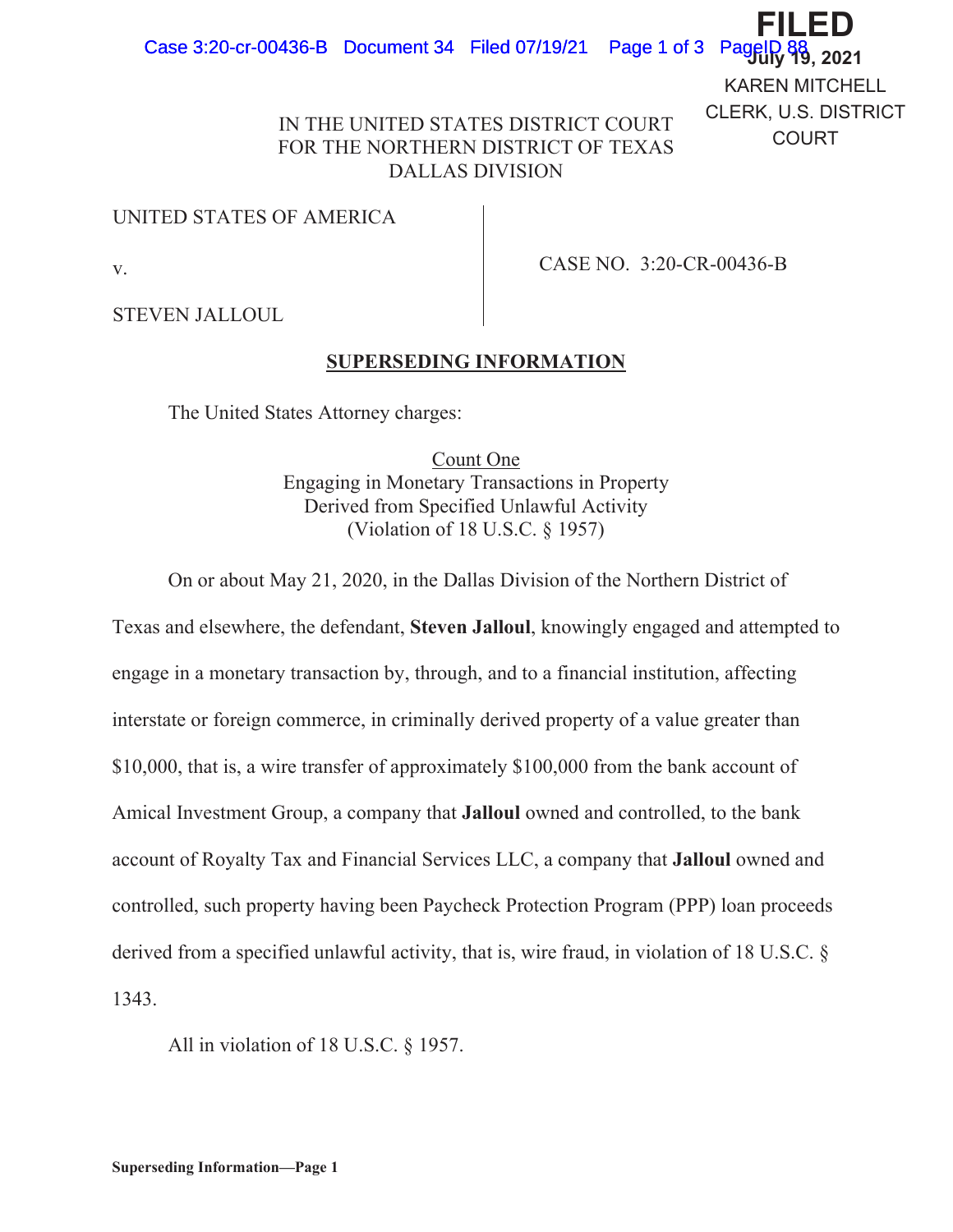## Forfeiture Notice 18 U.S.C. § 982

Pursuant to 18 U.S.C. § 982(a)(1), upon conviction of the offense in Count One of this Superseding Information, **Jalloul** shall forfeit to the United States any property, real or personal, involved in such offense, or any property traceable to such property.

Pursuant to 21 U.S.C.  $\S$  853(p), as incorporated by 18 U.S.C.  $\S$  982(b), if any of the property described above, as a result of any act or omission of the defendant:

- a. cannot be located upon the exercise of due diligence;
- b. has been transferred or sold to, or deposited with, a third party;
- c. has been placed beyond the jurisdiction of the court;
- d. has been substantially diminished in value; or
- e. has been commingled with other property which cannot be divided without difficulty,

the United States intends to seek forfeiture of any other property of the defendant up to the value of the forfeitable property described above.

**[ nothing further on this page ]**